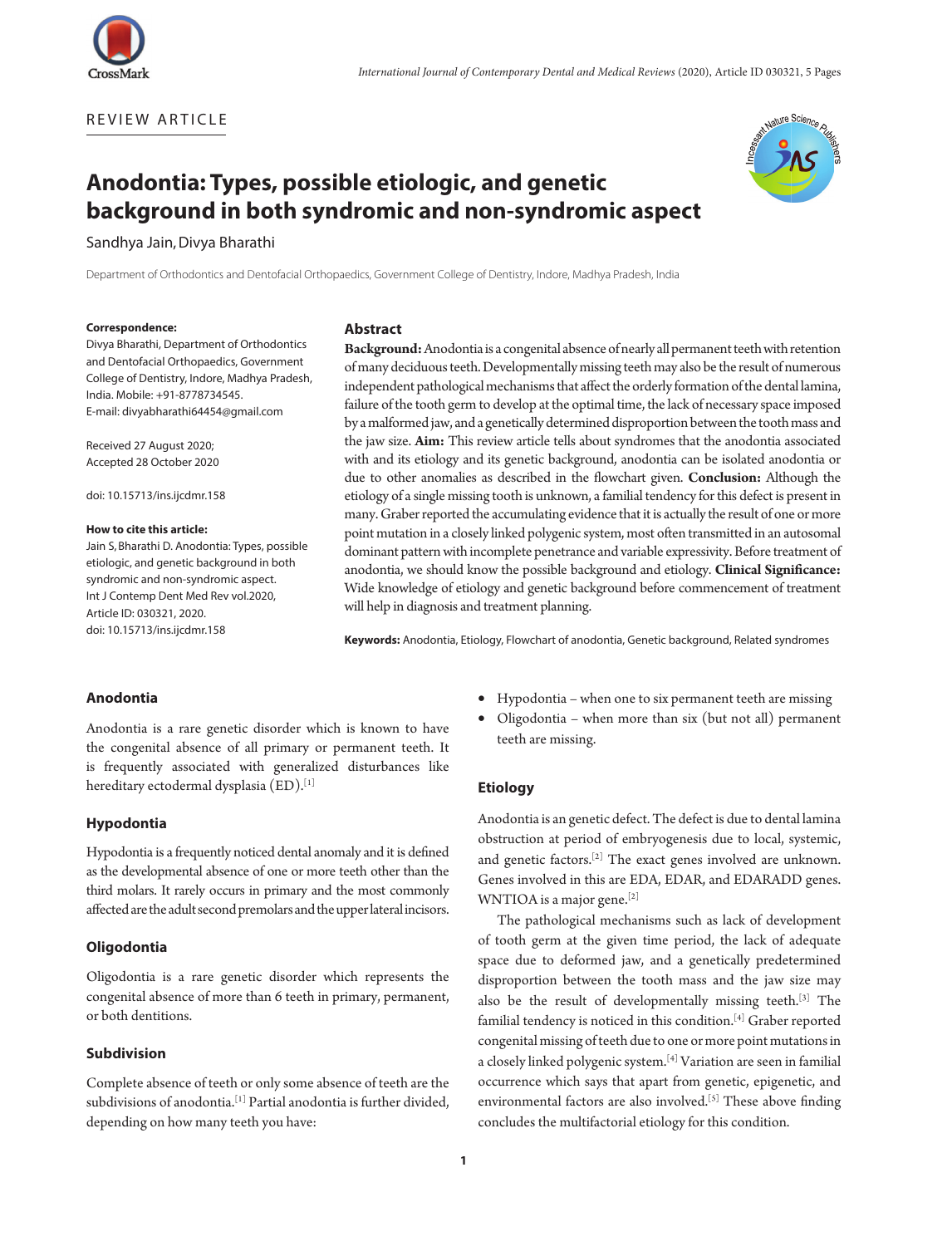# **Association with Syndromes**

Mostly anodontia is associated with ED. Anodontia is often associated with a syndrome and never occurs in isolation, this is likely due to an unknown genetic mutation.

## **Denominations**

Denominations are there for this anomaly, namely: Partial anodontia, hypodontia, oligodontia, the congenital absence, anodontia, and bilateral aplasia.[1]

# **Factors Affected Due to Anodontia**

Anodontia may contribute to dysfunction during mastication, impairment in speech, esthetic problems, and malocclusion (Shapiro and Farrington, 1983).

#### **Sequence of Teeth Involved**

 Absence of lateral incisors represents a common type. The most common missing teeth are found to be the third molars >second premolars >maxillary and the mandibular central and lateral incisor and it can be either unilateral or bilateral.<sup>[4]</sup>

## **Prevalence**

It is studied that hypodontia is more common than supernumerary teeth. Anodontia is noticed less than the hypodontia which seen as 0.1–0.7% in primary teeth and 3–7.5% in permanent teeth.<sup>[1]</sup> Prevalence is 2-8% of general population (including third molar). Clinically, hypodontia in the permanent dentition without inclusion of third molar is seen in 3–10% of the population.<sup>[4]</sup>

# **Racial Difference**

Hypodontia is more often found in Asians and Native Americans.[5] Racial differences have been recorded. The mandibular second premolars and the maxillary lateral incisors are the mostly noticed missing teeth on Caucasians group and the mandibular incisor is the mostly noticed as missing tooth in Asian groups.[4]

# **Sex difference**

The prevalence rates are higher in females compared to the males (3:2, respectively).

# **Time of Diagnosis**

Anodontia is usually diagnosed when baby does not start developing teeth by the time they are about 13 months old.[6] Or it may be diagnosed if a child does not start developing permanent teeth by age 10.[2]

# **The Differential Diagnosis**

For hypodontia most often includes ED which results in the absence of teeth.

#### **Treatment Option**

Hypodontia can easily treate by orthodontics if it is mild and when the changes related to it also mild.

If it is severe, prosthetic rehabilitation has to be undertaken.

Only on requirement treatment should be undertaken. In patients with severe anomalies prosthetic rehabilitations can be done. The treatment has effect on psychology of patient which boosts self-confidence apart from improving speech and masticatory function.[7]

The followings are the possible anomalies associated [Flow Chart 1].

## **Hypophosphatasia**

Hypophosphatasia is a rare genetic disorder caused by mutation of ALPL gene which causes defect in mineralization of bone and teeth due to tissue non-specific alkaline phosphatase deficiency which is characterized by the abnormal development of bones and teeth and lead to premature tooth loss. Minerals such as calcium and phosphorus are taken up by teeth and bones.[8]

# **Dental Effects**

The earliest manifestation of the disease may be the loosening and premature loss of deciduous teeth, mostly incisor.

Dental radiographs shows hypocalcification of the teeth with presence of large pulp chambers as well as alveolar bone loss.

Histological examination shows decrease in cementum which can also be the reason for early exfoliation of teeth.

# **ED**

The EDs are ectodermal disorder affecting skin, hair, teeth, nails, and sweat glands which are an hereditary disease involves two or more tissue of ectoderm. Oral manifestations of ED occur in teeth. The tooth is affected in the developmental stage and leads to hypodontia and anodontia and those present will be in conical in shape.

## **Dental Aspects**

ED apart from its oral manifestations this rarely needs management. LA is safe, a special care is needed in hypo hidrotic forms. Teeth sometimes in extreme cases the both dentition get affected which fail to form leading to hypoplasia of jaws too. The enamel is thin. If the teeth are lost a prematurely senile (nutcracker) profile with protuberant lips is seen. Cleft lip and palate is seen. Xerostomia occurs as salivary gland fail to form. Preventive dental care for avoiding dental caries is particularly important.<sup>[9]</sup>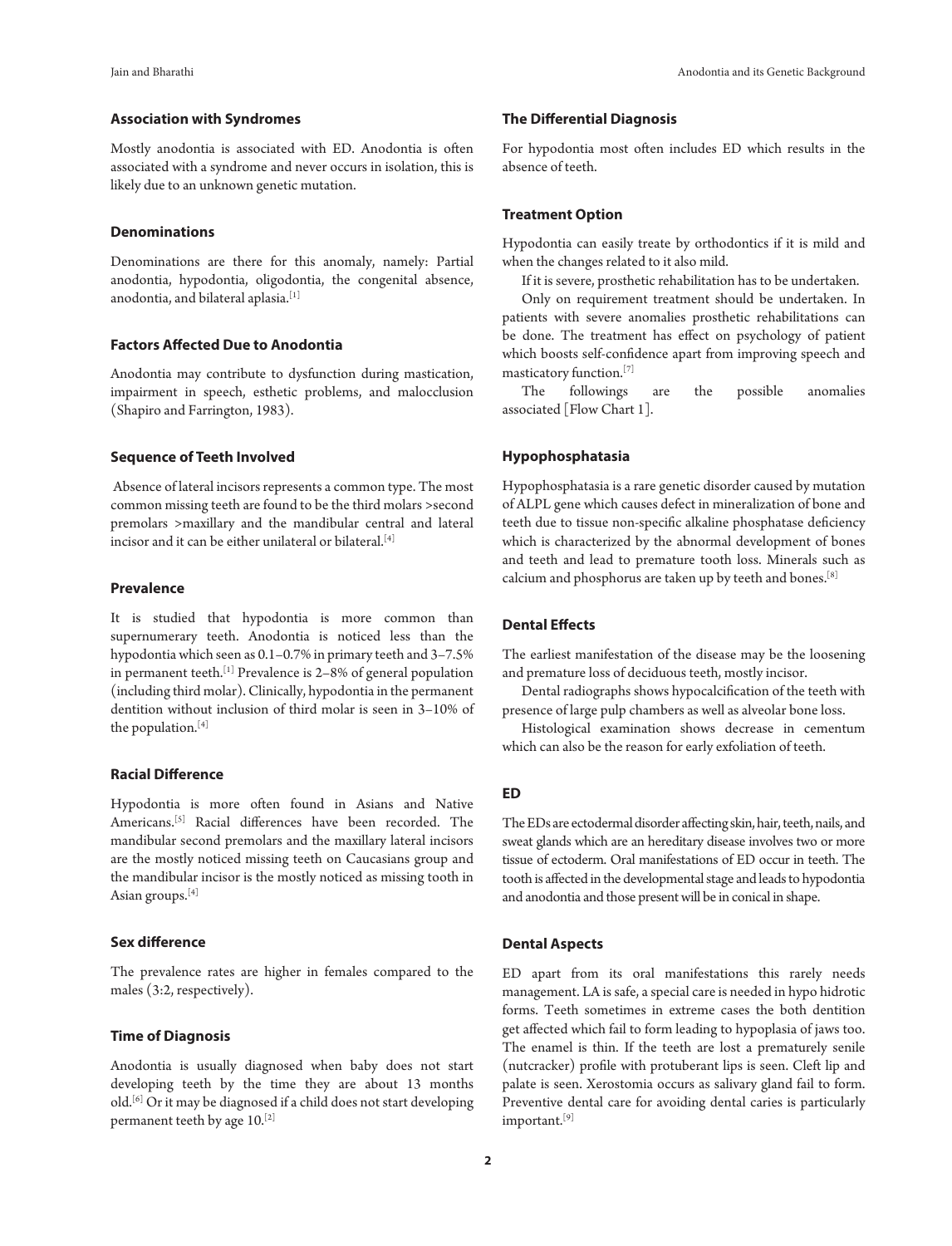

Flow Chart 1: Possible etiological and genetic causes of anodontia

# **Ellis-Van Creveld (EVC) Syndrome**

# **General aspects**

**EVC** syndrome is an inherited autosomal recessive skeletal rare genetic disorder characterized by short limb, short ribs dwarfism, additional fingers and/or toes (Postaxial polydactyly), dysplastic fingernails and, in over half of the cases, congenital heart defects. Motor development and intelligence are normal.

#### **Etiology**

EVC syndrome due to mutation of number four chromosomes called EVC and EVC2 which results in the production of abnormally small EVC and EVC2 proteins. Abnormal development of hair, nails, and teeth which is an ectodermal abnormality is seen.

## **Cleidocranial dysostosis**

- Cleidocranial dysplasia (CCD) is a birth defect that mainly affects the development of the bones and teeth. CCD has an autosomal dominant inheritance and mutation occurs in RUNX2 gene. It can be inherited from an affected parent or occur due to a new mutation in the RUNX2 gene
- Dental features: The mandible is prognathic due to hypoplastic maxilla (micrognathia) and other facial bones
- This condition includes supernumerary teeth along with permanent dentition. These supernumerary teeth will lead to crowding in an already underdeveloped jaw unless until it is removed. Hence, the supernumeraries will probably need to be removed to make space for the permanent teeth. Teeth may also be displaced. Cementum formation may be deficient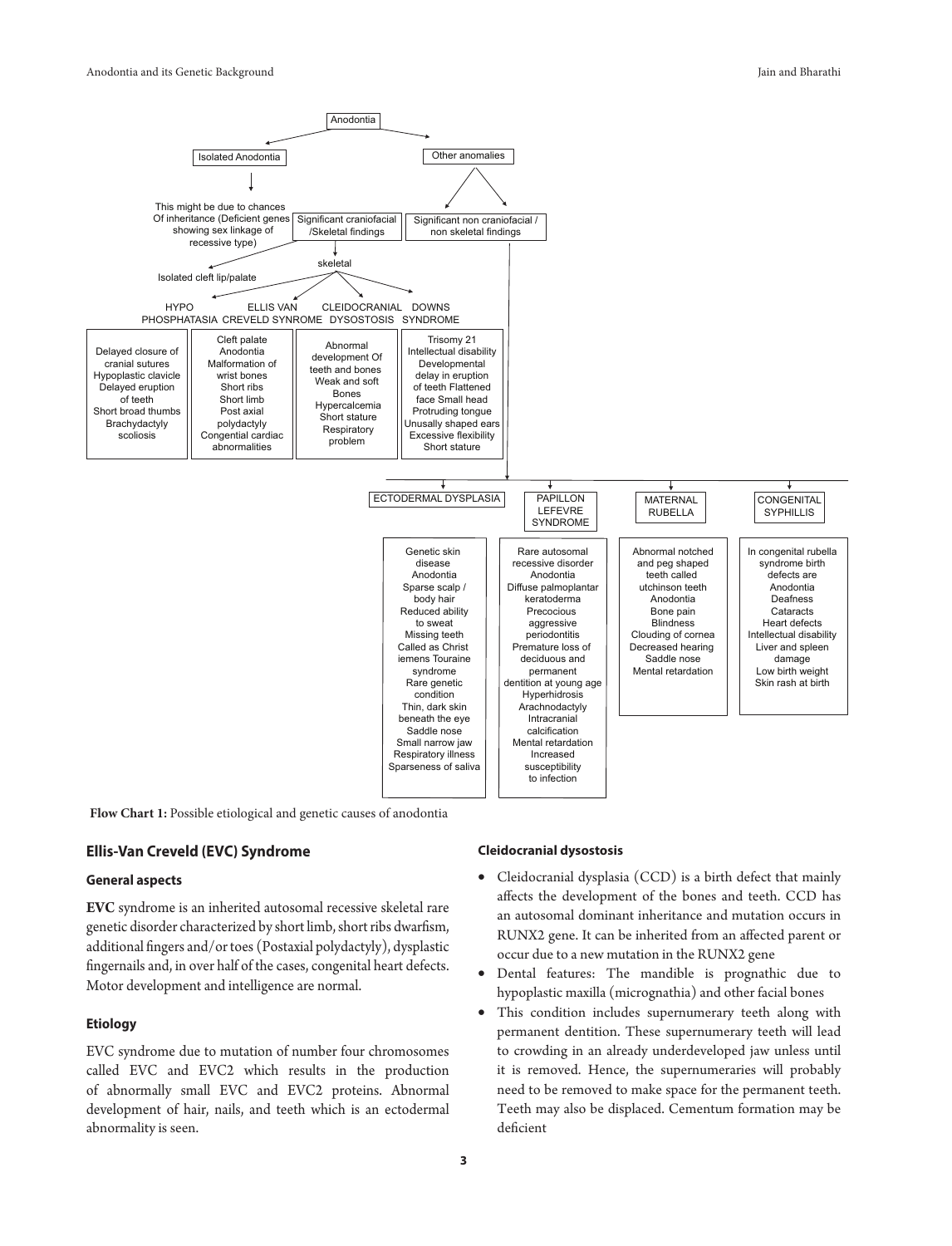• Prolonged retention of deciduous teeth and subsequent delay in the eruption of permanent teeth. Failure of eruption of permanent teeth (Anodontia).

## **Downs Syndrome**

Down syndrome is a genetic disorder caused by abnormal cell division results in an extra full or partial copy of chromosome 21 called as trisomy 21. Which leads the developmental changes, mental delays, and physical changes which are a feature of down syndrome.

# **Dental features**

DS children have characteristic orofacial features that are most common such as mouth breathing, open bite, macroglossia, fissured lips and tongue, Protruding tongue, angular cheilitis, delayed eruption of teeth, missing and malformed teeth, oligodontia, supernumerary teeth, microdontia, crowding, malocclusion, bruxism, and low level of caries.[10]

# **Papillon–lefevre Syndrome (PLS)**

PLS is an extremely rare genetic disorder with an inherited autosomal recessive pattern, which mainly affects and symptom is noticed at approximately 1–5 years of age. It is due to mutation of the CTSC gene which induces production of an enzyme known as cathepsin C which is a major coordinator for inducing many serine proteinases in immune/inflammatory cells.

#### **Dental aspects**

PLS is characterized by the development of dry scaly patches on the skin which is a diffuse keratoderma of the palms and the soles along with precocious aggressive periodontitis. The primary (deciduous) teeth often undergo premature loss at an early five age. Without treatment, most of the secondary (permanent) teeth may also be lost at an early age of adolescent. The mouth may become inflamed (stomatitis), lymph adenopathy is seen, due to defect in immune cell system the pockets of gums causing susceptibility to infections. Thus, leads to a notable bad breath, Chewing gets painful due to swelling of gums and infection. Degeneration of supporting structures such as atrophy of the alveolar ridge is seen. Frequent pus-producing (pyogenic) skin infections, nail dystrophy, and hyperhidrosis seen.

# **Rubella Syndrome**

Congenital rubella syndrome (CRS) has a low occurrence rate and it is reduced to 1/100 000 live-births. The togavirus family of microorganisms is responsible for this disease usually in the first 3 months of pregnancy. Fetal development is affected as soon as the microorganism make entry into fetus.<sup>[11]</sup>

#### **General and dental aspects**

Patients with CRS are considered as special patients with extreme dental problems usually due to lacking skills in performing tasks and due to care taker who consider dental problem secondary to the systemic problem occurred due to the disease which leads to failure in timely oral disease prevention. It assumed as prolonged effect of the virus on ameloblasts which affects the teeth during development leading to hypoplastic enamel in primary teeth and erupting permanent teeth.<sup>[12]</sup>

#### **Congenital Syphilis**

Syphilis is known as sexually transmitted disease which targets only humans as it acquired by sexual contact, vertical transmission from mother to fetus and by blood transfusion from infected person which is caused by microorganism called treponema palladium.

#### **Dental aspects**

Dental manifestations of congenital syphilis are more common. Congenital syphilis can affect several organs and disrupts the system and tissues such as bones and skin. Hutchinson's incisors and Fournier's molars, also known as mulberry molars, are the two types of most common dental defects associated with congenital syphilis.<sup>[13]</sup>

A flowchart is drawn which gives an idea of genetic background of syndromic anodontia [Flow Chart 1]

## **Non-syndromic Anodontia/Hypodontia/Oligodontia**

Genes involved in non-syndromic oligodontia are known to be MSX1 and PAX9 genes. During physical examination, there was no abnormality in either hairs or nails, perspiration was normal and no congenital clefts of lip or palate was seen. Oligodontia is seen more common in non-syndromic or familial form than syndromic form.<sup>[14,15]</sup>

Hypodontia/oligodontia has been identified in association with other dental abnormalities such as inclusion, microdontia, and enamel hypo mineralization. The most frequent was the association of hypodontia with enamel hypo mineralization.

## **Conclusion**

Anodontia can be an isolated or associated with syndrome, whatever a thorough knowledge of cause before the start of treatment is essential. Hence, by the above article, we could understand the possible associated syndromes with anodontia in general.

## **References**

1. Vahid-Dastjerdi E, Borzabadi-Farahani A, Mahdian M, Amini N. Non-syndromic hypodontia in an Iranian orthodontic